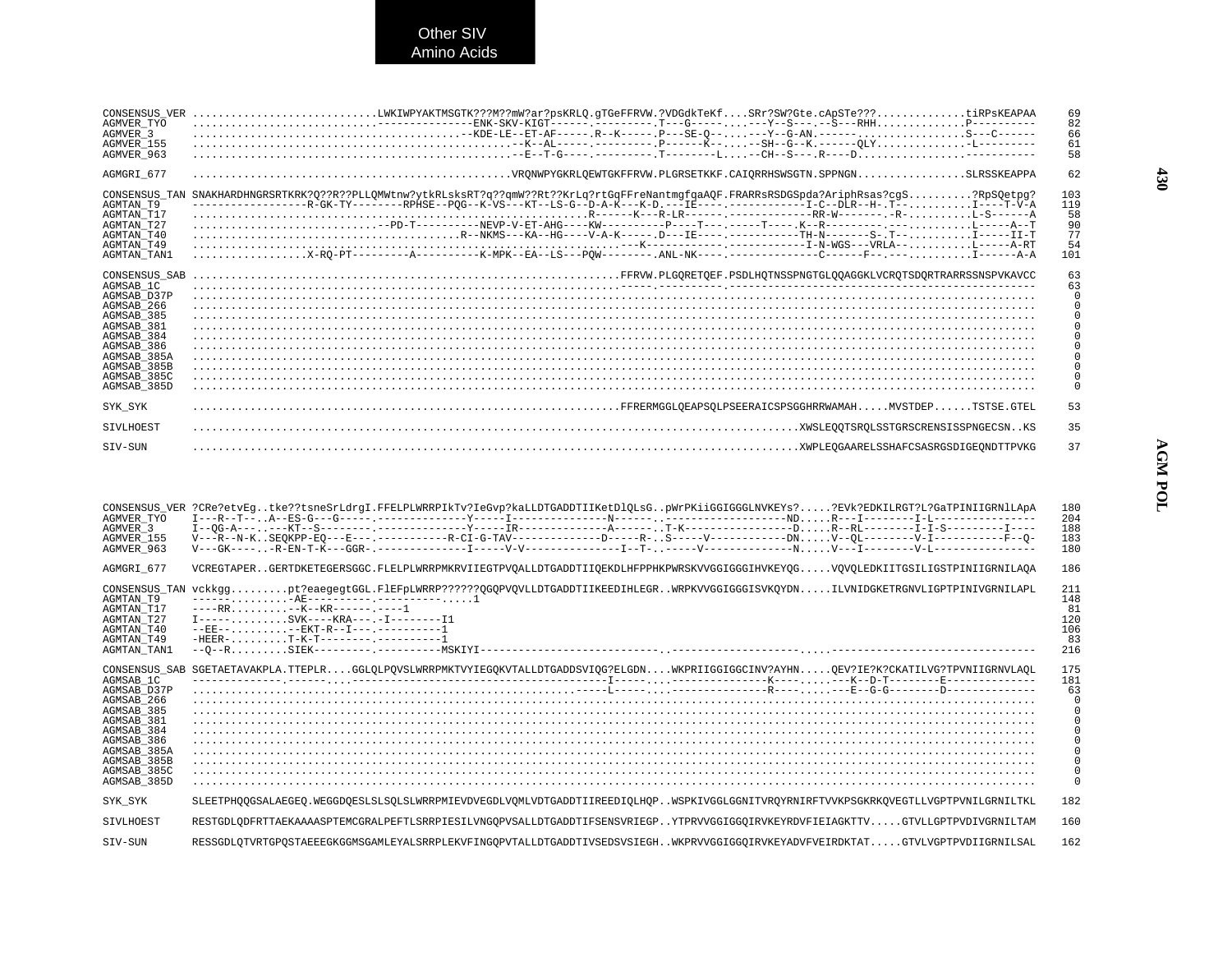| CONSENSUS VER<br>AGMVER TYO<br>AGMVER 3<br>AGMVER 155<br>AGMVER 963                                                                                        | qa?LVMGOLSeqIPiTPVkLKeGARGP?lkOWPLSKEKIkALqEIC?qLEkEGKiS??GGeNAYNTP?FCI?KKDKsOWRMLVDFRELNKaTODFFEVOLGIPHPaGl?KMkqITvlD?GDAYYSIPLDPeF               | 303<br>336<br>320<br>315<br>312 |
|------------------------------------------------------------------------------------------------------------------------------------------------------------|----------------------------------------------------------------------------------------------------------------------------------------------------|---------------------------------|
| AGMGRI 677                                                                                                                                                 | GMKLVMGVLSSQIEETKVOLKEGKDGPKLKOWPLSREKIEALTEICKOMEEEGKLSRIGGENPYNTPVFAIKKKDKTOWRMLVDFRELNKATODFFEVOLGIPHPAGLOKKKOITVIDIGDAYYSIPLCKEF               | 318                             |
| AGMTAN TAN1                                                                                                                                                | CONSENSUS TAN GARLIMGOLNEKIPITKVOLKPGMSGPKLKOWPLSEEKIKALTEITOALEKEGKISKVGGENPYNTPVFCIRKKDKTOWRMLIDFRALNKATODFFEVOLGIPHPAGLKRKKOITVLDIGDAYYSIPLDPEF | 343<br>348                      |
| AGMSAB 1C<br>AGMSAB D37P<br>AGMSAB 266<br>AGMSAB 385<br>AGMSAB 381<br>AGMSAB 384<br>AGMSAB 386<br>AGMSAB_385A<br>AGMSAB_385B<br>AGMSAB 385C<br>AGMSAB 385D | CONSENSUS SAB GVTLNL????I?PIKV?LKPG?DGPR?ROWPLSKEKIEAL??ICE?LEK?GHLERIGPENPYNTPVFAIRKKDK?OWR?LMDFR?LNK?TODFOEVOLGIPHPAGLOOREOITVLDI?DAYFSCPLD?DF   | 287<br>311<br>193               |
| SYK SYK                                                                                                                                                    | GVKLVMVOTALEPVKVSLKPDKELPRLKOWPLSVEKLEALKAIVEDMLKAGOLEKASPTNPYNTPVFVIRKKDKKKWRMLIDFRKLNEATODFFEVOLGIPHPGGLK.ROKLTIIDLKDAYYSVPLDKEF                 | 311                             |
| <b>STVLHOEST</b>                                                                                                                                           | GAKLILAQLSDKIPITKVSLKPGCDGPRVKOWPLSKEKIEGLQAICDRLEKEGKISPVDPGNPYNTPIFAIKKKDKNEWRKLIDFRKLNELTODFHELQLGIPHPAGIKKCKQITVVDIGDAYFSIPLDPNY               | 292                             |
| STV-SUN                                                                                                                                                    | GGRLVLATLSEKIPITKVKLKEGAAGPKVKOWPLSREKIEGLOKICDRLEAEGKISRADPGNPYNTPIFAIKKKDKNEWRKLIDFRVLNGMTODFHELOLGIPHPAGLKKCKOITVVDVGDAYFSIPLDPDY               | 294                             |

| AGMVER TYO<br>AGMVER 3<br>AGMVER 155<br>AGMVER 963                                                                                                                          | CONSENSUS_VER RKYTAFTIP?VNNqGPGiRYQFNCLPQGWKGSPTIFQNTAa?ILEeIKkeLkpLTIVQYMDDLWVGSQEdeytHDkLVeqLR?kLqaWGLETP?KKvQk?PPyEWMGYKLWPhKWqlssIeLEe.Ke?.WTV             | 427<br>466<br>450<br>445<br>442 |
|-----------------------------------------------------------------------------------------------------------------------------------------------------------------------------|----------------------------------------------------------------------------------------------------------------------------------------------------------------|---------------------------------|
| AGMGRI 677                                                                                                                                                                  | RKYTAFTIPSVNNTGPGIRYOFNCLPOGWKGSPTIFONTAANILEEIKRHTPGLEIVOYMDDLWLASDHDETRHNOOVDIVRKMLLEKGLETPDKKVOREPPWEWMGYKLHPNKWTINKIELPPLEGE.WTV                           | 44 <sup>9</sup>                 |
| AGMTAN TAN1                                                                                                                                                                 | CONSENSUS_TAN RPYTAFTIPQVNNVGPGIRYQFNCLPQGWKGSPTIFQHTAQRVLKEIGKKVQDLEIIQYMDDMWIGSDLPEKEHDEKVEEVRKLLLLRGFETPDKKVQKRPPYDWMGYKLYPSHWSLNKIEIPE.QEH.WTV             | 473<br>478                      |
| CONSENSUS SAB<br>AGMSAB 1C<br>AGMSAB D37P<br>AGMSAB 266<br>AGMSAB 385<br>AGMSAB 381<br>AGMSAB 384<br>AGMSAB 386<br>AGMSAB_385A<br>AGMSAB 385B<br>AGMSAB 385C<br>AGMSAB 385D | QKYTAFTIPSVNN?EPG?R?QYKV?PQGWKGSPTIFQTTANKILQEFRQKNPDVDIYQYMDDMLIASDRPKAEHLVMVQQLRDYLETWGFKTPEKKFQKDPPYLWMGYELYPKKWQLQEITLPE.REE.WTV<br>$---------K---M-F---1$ | 413<br>441<br>217               |
| SYK SYK                                                                                                                                                                     | RPYTAFTVPSINNASPGERYQFTVLPQGWKGSPTIFQSTINQILQPFRKKYSDLTLIQYMDDLLIGTDRSEKAHQEIVQQIVTALLKVGFKVPKEKWQDQYPMQWLGYTLHPDKWQLQKIELPNIDDEI.TV                           | 442                             |
| SIVLHOEST                                                                                                                                                                   | RKYTAFTIPSLNNOEPGKRYQYNVLPOGWKGSPCIFOGTVAGLLSEFRKLNPDMIIYQYMDDLFIGSDRERKGHDOAVKELRELLMTWNLETPEKKFOAEPPYHWMGYVLHPDRWEIEKIKLPEMDLTKTTV                           | 424                             |
| STV-SUN                                                                                                                                                                     | RKYTAFTIPSVNNOAPGKRYVYNVLPOGWKGSPCIFOGTVASLLEKFRROYPEVOLYOYMDDLLIGSDYEKKKHEEIVKOLROLLMEWNLETPEKKYOGEPPYKWMGYILHPDRWEIEKIKLPPLEEEP.TV                           | 425                             |

**431**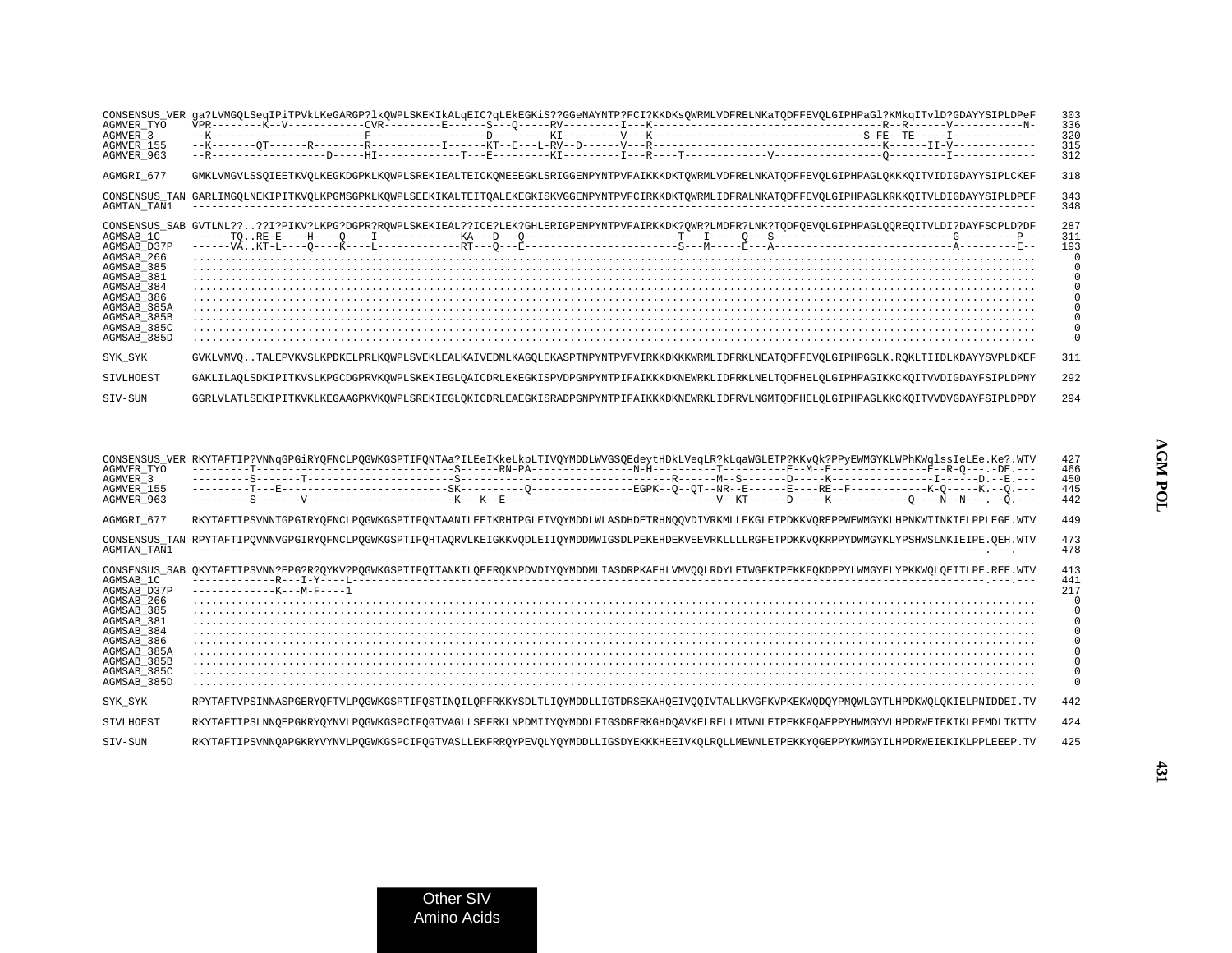Other SIV Amino Acids

| CONSENSUS VER<br>AGMVER TYO<br>AGMVER 3<br>AGMVER 155<br>AGMVER 963                                                                                          | NDiOkLVGKLNWAAOLYPGLrTkniCkLir?GKKNLLe?V?WT?EAEAEYaENkEILKTEOEGTYY?PqkP?RAAVOKLe?GOWSYOFKOEG??LKVGKy?KOKnTHTNElR?LAGlVOKicKEaLV                    | 543<br>592<br>576<br>571<br>568 |
|--------------------------------------------------------------------------------------------------------------------------------------------------------------|----------------------------------------------------------------------------------------------------------------------------------------------------|---------------------------------|
| AGMGRI 677                                                                                                                                                   | NKIOKVVGVLNWASOIYPGIKTKHTCAMLR.GKKNLLEEIVWTEEAEAEYKNNOGIVOETOEGTYYDPLKELIATVOKOGEGOWTYOFTOEGAVLKVGRYAKORETHTNDLRTLAHLVOKICKEALT                    | 575                             |
| <b>AGMTAN TAN1</b>                                                                                                                                           | CONSENSUS TAN NDIOKLVGVLNWASOLYPGIKTKALCKLLR.GAODLTAVVOWTEOAEVEFRONOEILKEEOOGAYYDPSKSLRATITKLDDGOWGYOFKOEGKVLKTGKYTKSKNTHTNEFRVLAGMVORVCKEAIT      | 599<br>604                      |
| CONSENSUS SAB<br>AGMSAB 1C<br>AGMSAB 266<br>AGMSAB 385<br>AGMSAB 381<br>AGMSAB 384<br>AGMSAB 386<br>AGMSAB 385A<br>AGMSAB 385B<br>AGMSAB 385C<br>AGMSAB 385D | NDIQKLVGKLNWASQIYTGIKTKHLCRLIR.GARPLTEIVQWTEEAELELEENRQILRQKQQGQYYDPALPLRAKVLKLGDGQWGYQIYQPE.NKILKVGKYAKIKTAHTNELRMLAGLVQKIGKE??V                  | 538<br>568                      |
| SYK SYK                                                                                                                                                      | NOLOKLIGVLNWASOIYSGIKTKELCKCIR.GTKOLTEVLTLTEAAEAELEENROILKEEOAGSYYDPKKPLEAHITKLGSOOWGYMIKOEOKGPPLITGKTAKTFAAHSNDYOSLAOLLNKIGIOSLW                  | 570                             |
| SIVLHOEST                                                                                                                                                    | NOIOKLVGVLNWAAOLYDGIRTKELCKLIR.GVKPLEEIINWTEEALEEYGONKEVLKEKMOGAYYDPEKELIVRVOONKKGIITFOWROGNNILRAGRYOROKAAHTNPLOKLVEAIOKIGKESIV                    | 550                             |
| STV-SUN                                                                                                                                                      | NDIOKIVGVINWASOLYEGLRTKELCKLIR.GNKPLAEKVKMTEEAREEYOSNOEVLOESVSGSYYEPDKELICRVOKVKOGILTFOWLOGKOVLRVGRYOKRGAAHENPCOOLAAALOKIGRESIV                    | 551                             |
|                                                                                                                                                              | CONSENSUS_VER IWGeLPv?ELP?ERevWEQWWADYWQVSWIPeW?FVS?PPLvkLWYTLTKEPIP?EDVYYVdGACNRnSkEGKAGYItQyGKQRVekLEnTTNQQAeLtAIKMALEDSGp?VNIVTDSQYAMGILTAQPTQS | 669<br>723                      |

| AGMVER TYO<br>AGMVER 3<br>AGMVER 155<br>AGMVER 963                                                                                                           |                                                                                                                                                                                                                                                                       | 723<br>708<br>703<br>700 |
|--------------------------------------------------------------------------------------------------------------------------------------------------------------|-----------------------------------------------------------------------------------------------------------------------------------------------------------------------------------------------------------------------------------------------------------------------|--------------------------|
| AGMGRI 677                                                                                                                                                   | IWGRLPRVOLPVDKKTWDMWWODYWOVSWIPEWEFVSTPLLVKLWYSLVKEPIKGEDVYYVDGAASKVTKLGKAGYLSERGKSRIRELENTTNOOAELTAVKMALEDSGENVNIVTDSOYVMNILTACPOES                                                                                                                                  | 707                      |
| <b>AGMTAN TAN1</b>                                                                                                                                           | CONSENSUS_TAN FWGKLPIMEVPVEREVWEQWWSDYWQVTWLPEIEFISTPPLIKLWYNLVKDPIPKAKVYYCDGACNRNSKLGKAGFLTNTGESQVIELEDTTNQQAELQAVLLALKHSKSKVNIVTDSQYVMGILTAQPTQS                                                                                                                    | 731<br>736               |
| CONSENSUS SAB<br>AGMSAB 1C<br>AGMSAB 266<br>AGMSAB 385<br>AGMSAB 381<br>AGMSAB 384<br>AGMSAB_386<br>AGMSAB_385A<br>AGMSAB 385B<br>AGMSAB_385C<br>AGMSAB 385D | IWG??P??ELPVERE?WEOww?DYWQvsWIPeW?fVStPpl??LWYtLtKePipqEdVYYVDGAcNRNSrEGKAGYiTq?GkOrVekLENTTNQqaEL?AI??AL?DSG??VNI?TDSQYA?GIIAGEPTES<br>---0I-IM-------L-----S-----T----EM----0-IR---K-V-D-----A-------A-----L-DR-D-K-VA-------K---E--LL--R---SK---I-------M--------- | 652<br>700<br>101<br>100 |
| SYK SYK                                                                                                                                                      | YWGKVPTFHLPVKREEWEKWWTDYWQATWVPEVKFISTPPLVRWYYNLVPEPIPEAVTFYVDGAANRDSKTGNAGYVASDGTQRVQYLEQTTNQQAELEGLLMALQDSKDKVNIVVDSQYSYGILMTCPTNT                                                                                                                                  | 702                      |
| STVLHOEST                                                                                                                                                    | IWGFVPKIOVPVTREVWEHWWSDHWOVTWIPDLEFISTPOLEOEWYIWEAEPIIGVDTYYVDGAAEKVGKTGKAGYITOSGKEKVKELTDTTNOOAELEAVLMALODSNSKVNIVTDSOYVMKILSORPTET                                                                                                                                  | 682                      |
| SIV-SUN                                                                                                                                                      | IWGFVPKIOVPIOREIWSOWWADYWOCTWIPELEFVSTPKLEOEWYTLATEPVPG.DTYYVDGAAEKLEKRGKAGYITOGGRSRVKKLENTTNOOAELEAIKMALEDSRSSVNIVTDSOYALRLLSKRPTET                                                                                                                                  | 682                      |

**432**